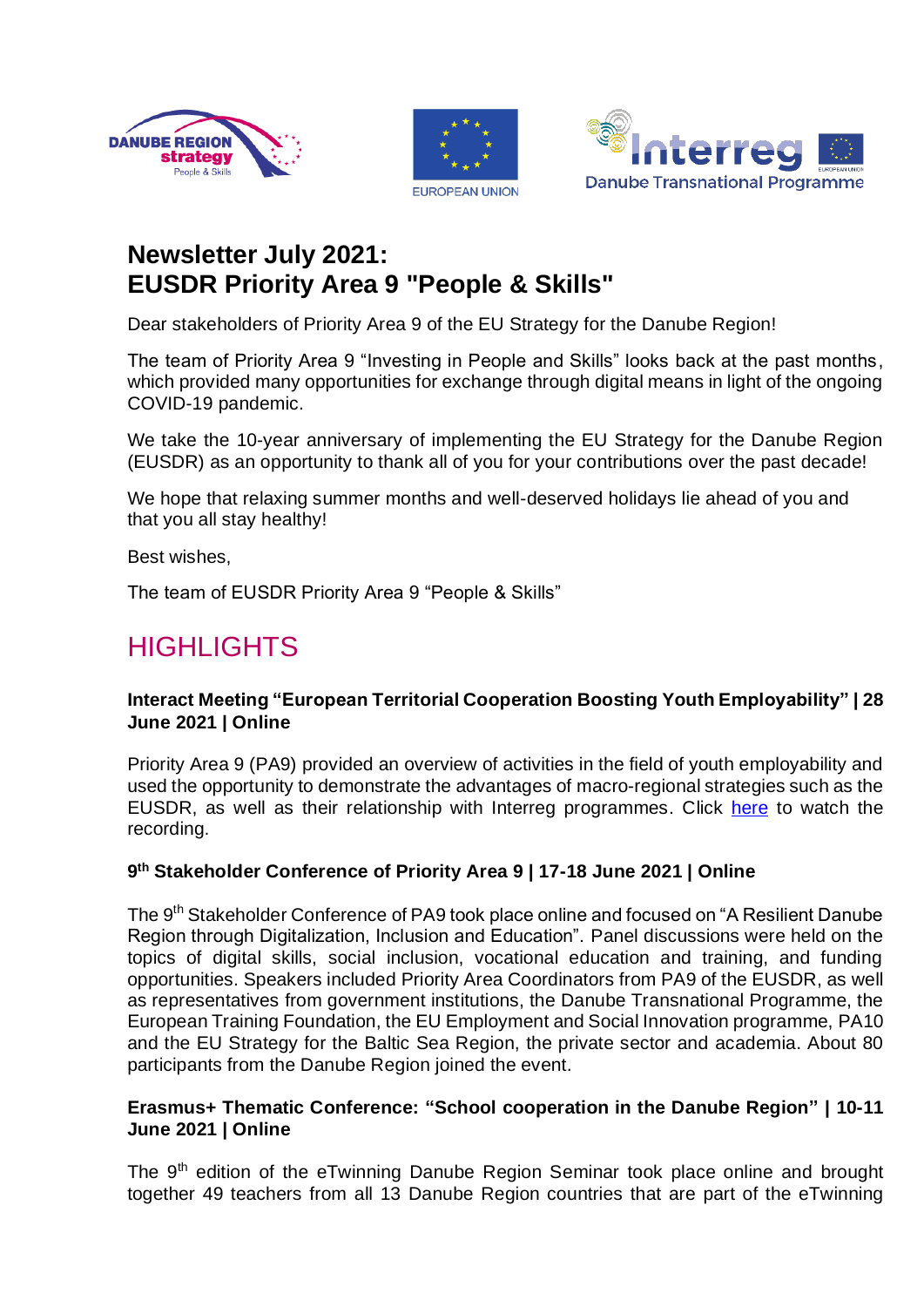community. The aim of the meeting was to enhance transnational cooperation among teachers and schools and to initiate new eTwinning projects in the region. The Austrian eTwinning National Support Service facilitated training activities and sessions for the joint development of project ideas. 7 new projects with all participants involved were created during the seminar. Click [here](https://peopleandskills.danube-region.eu/wp-content/uploads/sites/11/Event-Report-eTwinning-Online-DR-Seminar-2021.pdf) to see the event report.

# **8th Meeting of ESF Managing Authorities in the Danube Region | 1 June 2021 | Online**

The 8<sup>th</sup> Meeting of European Social Fund (ESF) Managing Authorities focused on the developments in ESF+ planning and programming in the different participating countries and on the discussion of a joint focus on topics for transnational cooperation within the ESF. Moreover, the project "SI Plus – National Competence Centres for Social Innovation" was discussed, as well as respective potential for action in the future. For more information, click [here.](https://peopleandskills.danube-region.eu/esf/)

# **20th Steering Group Meeting of Priority Area 9 | 27 May 2021 | Online**

The 20<sup>th</sup> Steering Group Meeting was held online. Participants presented recent developments in the labour market and education systems in their respective countries, including measures in response to the COVID-19 pandemic. Other topics covered included the ongoing embedding process and financial planning under the new Danube Transnational Programme. Information was also provided on past activities, upcoming events and other initiatives.

#### **European Training Foundation Network for Excellence Conference | 11-12 March 2021 | Online**

In collaboration with the European Training Foundation (ETF), PA9 Steering Group members were invited to join the ETF Network for Excellence (ENE) Conference. During the conference, the importance of green skills for vocational education and training and the role of Centres of Vocational Excellence for social inclusion were highlighted. PA9 participated actively in the conference and was part of the panel on Session 6 "Connecting the dots (I): The role of International Networks and Platforms". Potential synergies between ENE and the proposed Danube Region Platform on Centres of Vocational Excellence were discussed in this context.

#### **2 nd EU Macro-Regional Strategies Week | 1-5 March 2021 | Online**

The 2<sup>nd</sup> EU Macro-Regional Strategies (MRS) Week was organised by the European Commission Directorate-General for Regional and Urban Policy (DG REGIO) under the motto "Reconnect – Rethink – Recover". In the framework of the  $2^{nd}$  MRS week, a first meeting of the EUSDR National Coordinators and Priority Area Coordinators under the Slovak Presidency took place on 2 March 2021.

#### **Danube Region Monitor**

The Vienna Institute for International Economic Studies (wiiw) was commissioned with the update of the Danube Region Monitor [\(last report](https://peopleandskills.danube-region.eu/wp-content/uploads/sites/11/Danube-Region-Monitor.pdf) published in 2019). The updated report is expected to be published by the end of 2021 and will provide first insights on the impact of the COVID-19 pandemic on the labour market and education sector.